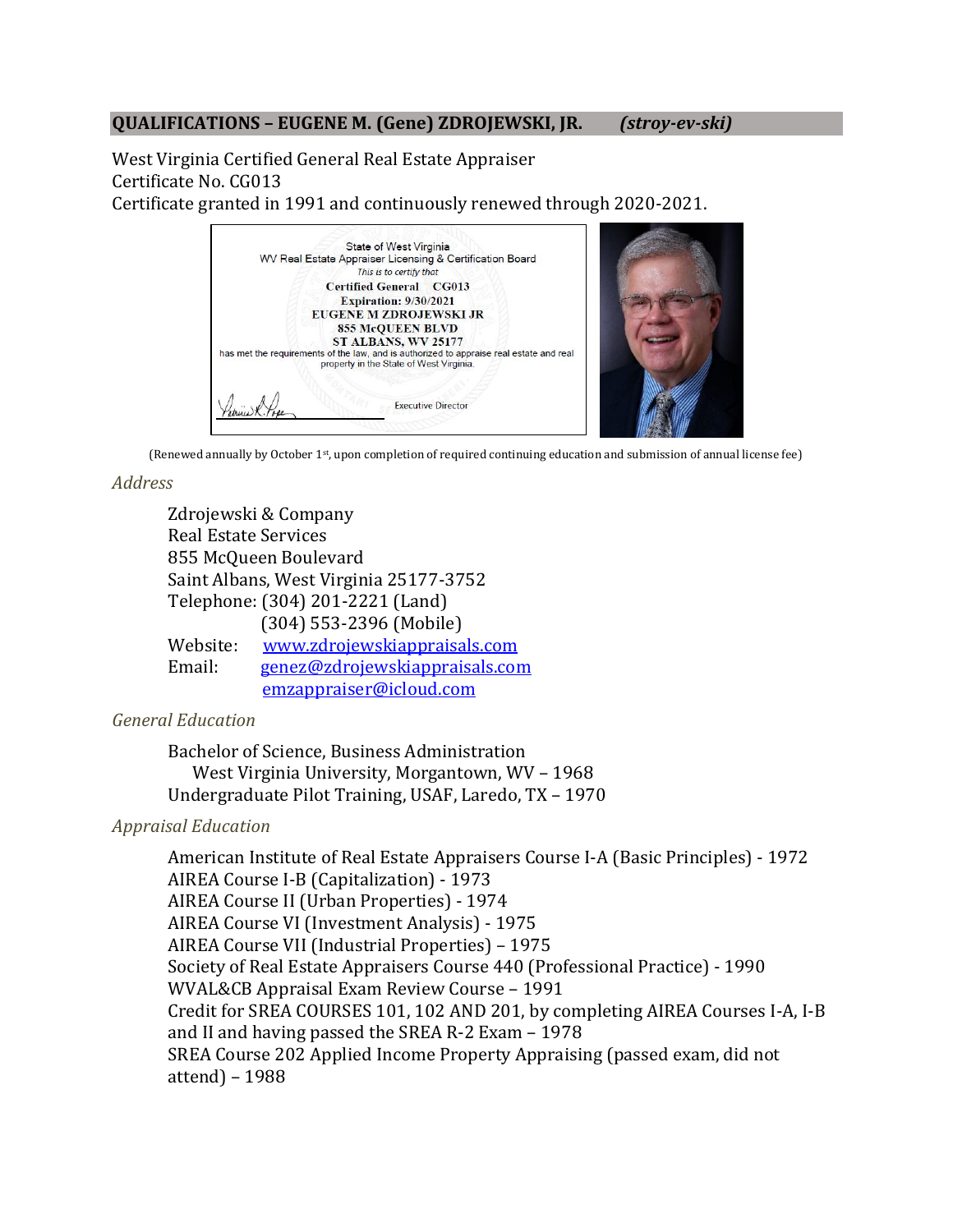### *Recent/Significant Seminars Attended*

The Appraisal of Shopping Centers - Mid-Atlantic School of Appraising - 1998 Analyzing Operating Expenses – Appraisal Institute – 2009 Appraisal Adjustment Development & Support Methodology – Paul Brown – 2014 Forecasting Revenue – Appraisal Institute – 2015 Appraisal of Fast Food Facilities – McKissock – 2015 Appraisal of Limited Service Hotels – McKissock – 2016 Appraisal of Owner-Occupied Commercial Properties – McKissock – 2017 Appraisal of Land Subject to Ground Leases – McKissock – 2017 Biennial USPAP Update (2018-2019 cycle) – McKissock – 2018 Limited Scope Appraisals and Appraisal Reports – McKissock – 2018 The Appraisal of 2-4 Unit Properties – McKissock – 2018 West Virginia Appraisal Law – Chico - 2019 Appraising Medical Offices – Appraisal Institute – 2019 Appraising Automobile Dealerships – Appraisal Institute – 2019 Biennial USPAP Update (2020-2021 cycle) – McKissock – 2020 Introduction to Commercial Appraisal Review – McKissock - 2020

# *Experience Summary – 50 years in real estate, 49 years in appraisal*

I have extensive experience appraising vacant land, special purpose properties, right of ways, commercial, industrial and investment properties for a variety of purposes and client types in many counties in West Virginia and border counties in Eastern Ohio, Eastern Kentucky and Southwest Virginia. (I now limit assignments to WV.)

# Since 1981

Self Employed, Independent Fee Appraiser Doing business as Zdrojewski & Company Originally in Charleston and now located in Saint Albans, West Virginia

#### 1971-1981

 Self Employed, Licensed Real Estate Salesman, then Independent Fee Appraiser Associated with Estill & Greenlee, Inc. (Real Estate Brokerage Firm) Charleston, West Virginia

#### 1970-1971

Mortgage Loan Representative – Commercial and Insured Multi-family Thomas & Hill, Inc. (Mortgage Banking Firm) Charleston, West Virginia

#### 1968-1976

West Virginia Air National Guard, Enlistee, Pilot Trainee, then eventually First Pilot, C-119, Charleston, West Virginia

#### 1964-1968

Undergraduate, West Virginia University, Morgantown, West Virginia